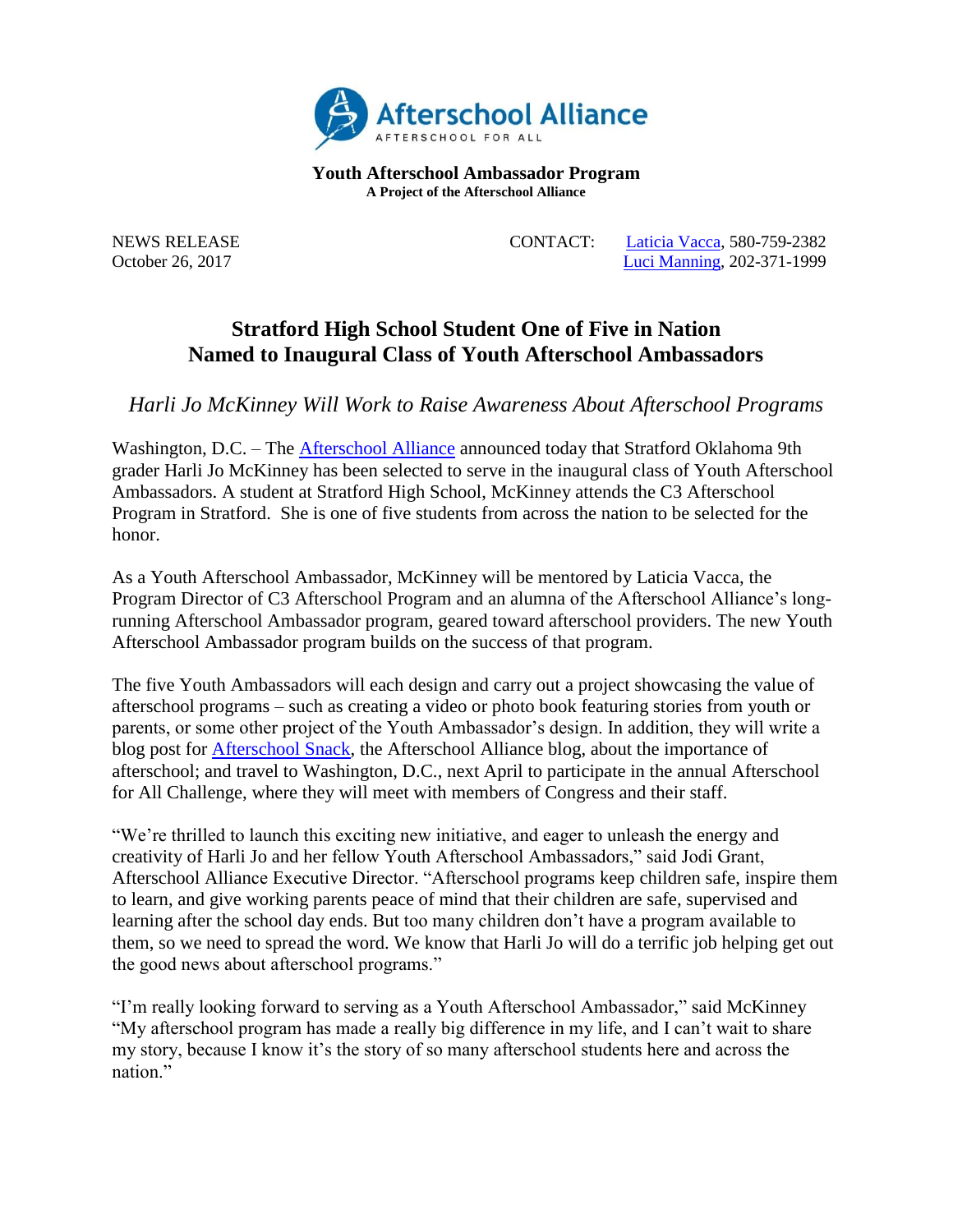"Harli Jo will make a terrific Youth Afterschool Ambassador," said Vacca "I know from my work with the Afterschool Alliance and the Ambassador program, that there's a huge need for thoughtful, energetic spokespeople for afterschool. I can't think of a better way to demonstrate the value of afterschool than by empowering youth like Harli Jo to send a message to the community about what afterschool means to them and to their families."

The launch of the Youth Afterschool Ambassador program is in conjunction with the kickoff of the 18th annual *[Lights On Afterschool](http://www.afterschoolalliance.org/loa.cfm)*, the nationwide celebration of afterschool programs organized by the Afterschool Alliance to spotlight the vital role afterschool plays in the lives of children, families and communities. More than 8,000 events around the nation and at military bases worldwide are expected on or around October 26, with more than 1 million participants.

The five Youth Afterschool Ambassadors in this inaugural class come from four states. Two are from Washington State, and one each comes from Missouri, Wisconsin and Oklahoma. They are:

- **Ruben Balderas** from Walla Walla Washington's WaHi FORWARD Afterschool Program;
- **Maya Irvine** from Camdenton, Missouri's Camdenton *FIRST* LASER Robotics Team;
- **Harli Jo McKinney** from Stratford Oklahoma's C3 Afterschool Program;
- **Kaleb Robertson** from Green Bay, Wisconsin's Boys & Girls Club of Greater Green Bay; and
- **Marisol Romero** from Toppenish Washington's 21st Century Community Afterschool and Summer Program at Safe Haven Community Center.

The [America After 3PM](http://www.afterschoolalliance.org/AA3PM/) household survey of more than 30,000 families, commissioned by the Afterschool Alliance, found that participation in afterschool programs has increased to 10.2 million students nationwide, up from 6.5 million in 2004. But the unmet demand for afterschool programs has increased as well. Today, for every child in an afterschool program, there are two more whose parents say they would participate, if a program were available. Unmet demand is especially high in rural communities and communities of concentrated poverty. One in five students in the United States today is unsupervised after the school day ends.

A large and growing body of evidence demonstrates improvements in attendance, behavior, academic achievement and more among children in afterschool programs. Researchers have also found that afterschool programs encourage increased parental involvement – an important building block for student success.

# # # #

*The Afterschool Alliance is a nonprofit public awareness and advocacy organization working to ensure that all children and youth have access to quality afterschool programs. More information is available at [www.afterschoolalliance.org.](http://www.afterschoolalliance.org/)* 

*C3 or SAFE (Stratford Afterschool Family Education) is an afterschool program funded with a 21st Century Community Learning Center grant. It is in its tenth year of serving Stratford school and community by offering education programs for children and their families. With an enrollment of over 250 children, we provide homework assistance, mentoring, tutoring,*